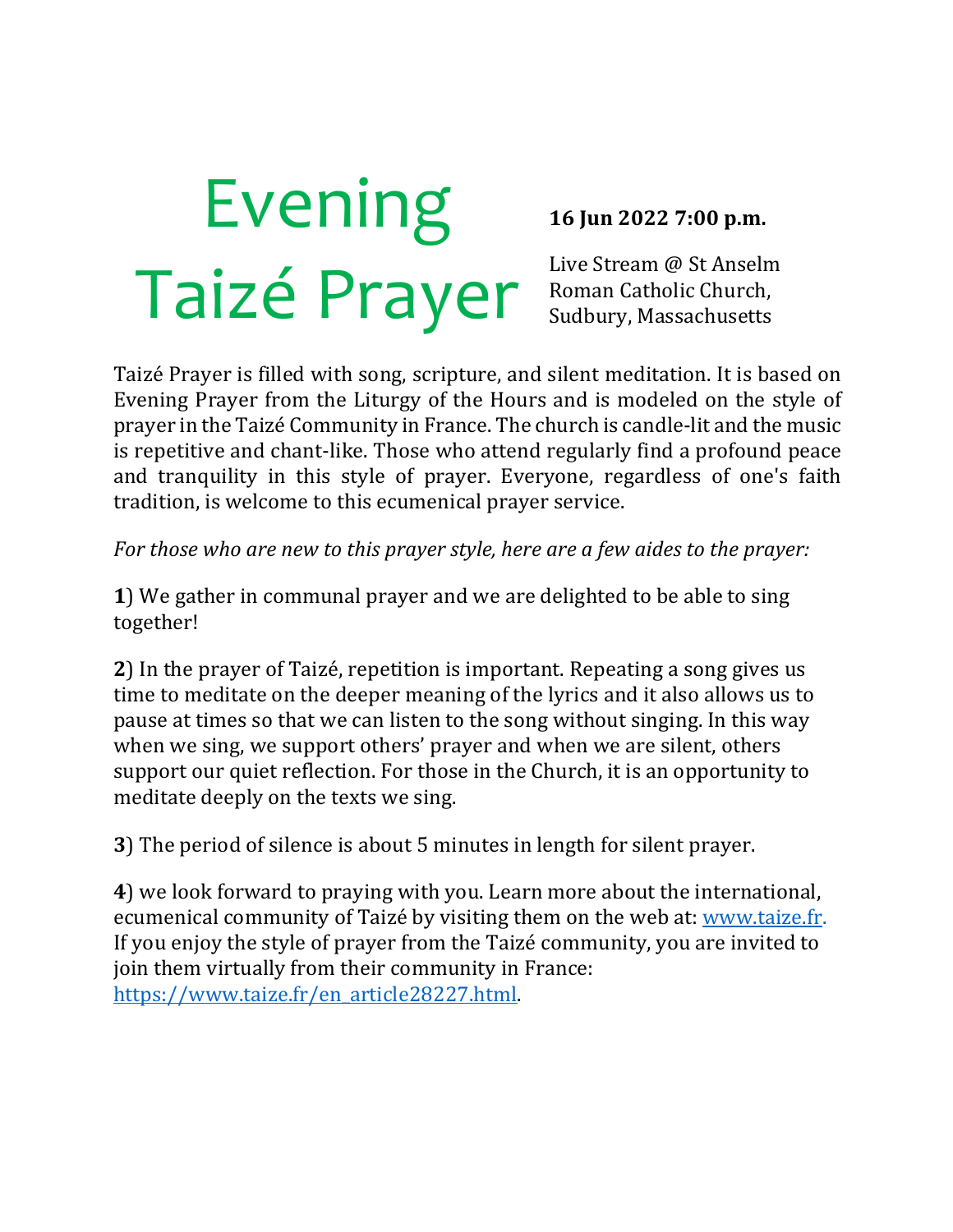#### **VENI, CREATOR SPIRITUS**

Veni, Creator, veni Creator, veni Creator Spiritus

*(Come, Creator, Holy Spirit, come Creator Spirit, come!)*

### **LORD GOD, YOU LOVE US**

Lord God, you love us, source of compassion.

## **EL ALMA QUE ANDA EN AMOR**

El alma que anda en amor, ni cansa, ni se cansa.

*(The soul filled by love, neither tires others nor grows tired)* 

## **GLORIA ET IN TERRA PAX**

Gloria, gloria, in excelsis Deo, gloria, gloria, alleluia! Et in terra pax hominibus bonae voluntatis.

*(Glory to God in the highest and on earth peace to people of good will.)*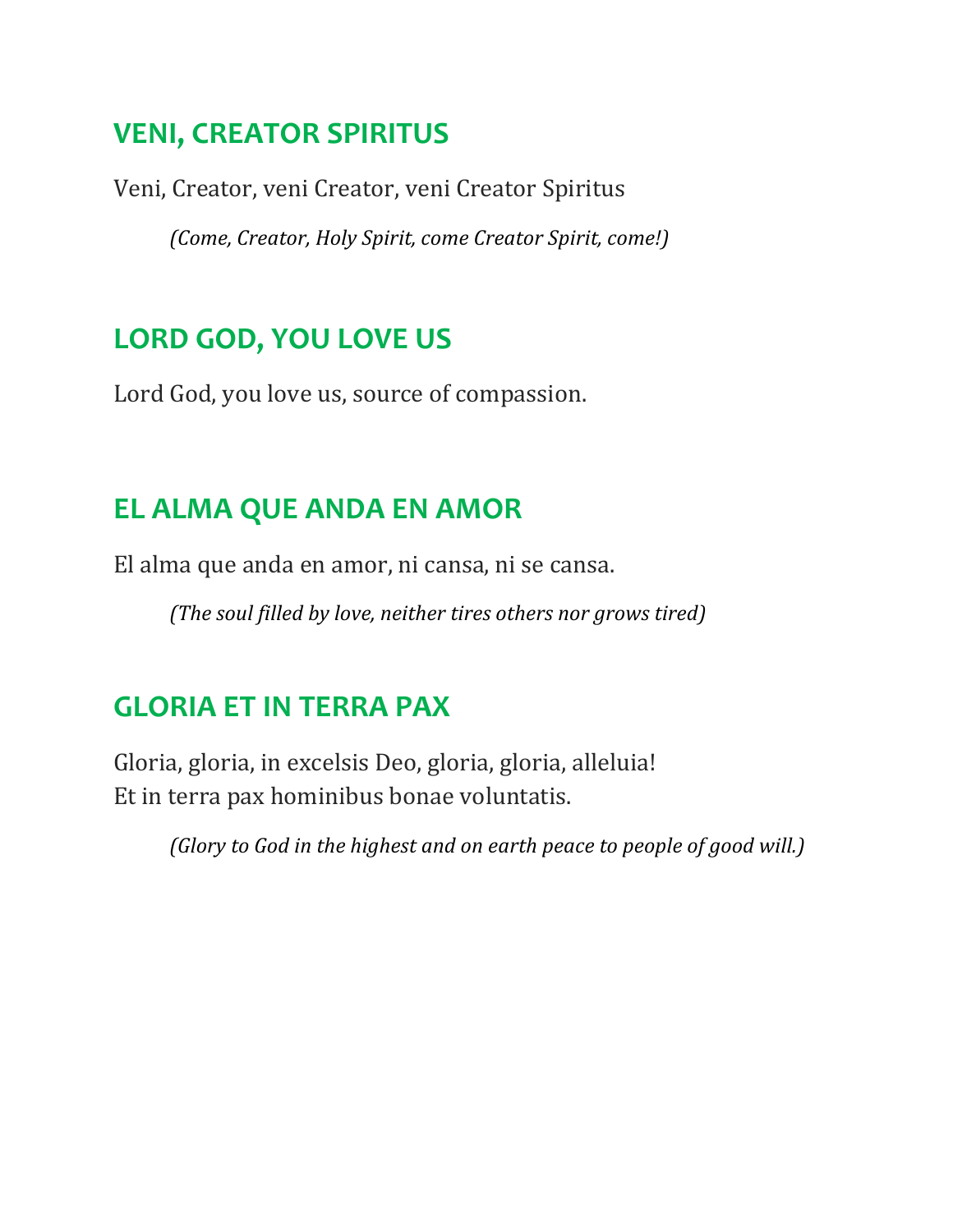### **SCRIPTURE**

Jesus said to his disciples:

"Take care not to perform righteous deeds in order that people may see them; otherwise, you will have no recompense from your heavenly Father. When you give alms, do not blow a trumpet before you, as the hypocrites do in the synagogues and in the streets to win the praise of others.

Amen, I say to you, they have received their reward.

But when you give alms, do not let your left hand know what your right is doing, so that your almsgiving may be secret.

And your Father who sees in secret will repay you.

"When you pray, do not be like the hypocrites, who love to stand and pray in the synagogues and on street corners so that others may see them.

Amen, I say to you, they have received their reward.

But when you pray, go to your inner room, close the door, and pray to your Father in secret.

And your Father who sees in secret will repay you.

"When you fast, do not look gloomy like the hypocrites. They neglect their appearance, so that they may appear to others to be fasting. Amen, I say to you, they have received their reward.

But when you fast, anoint your head and wash your face, so that you may not appear to others to be fasting, except to your Father who is hidden.

And your Father who sees what is hidden will repay you."

(Mt 6: 1-6, 16-18)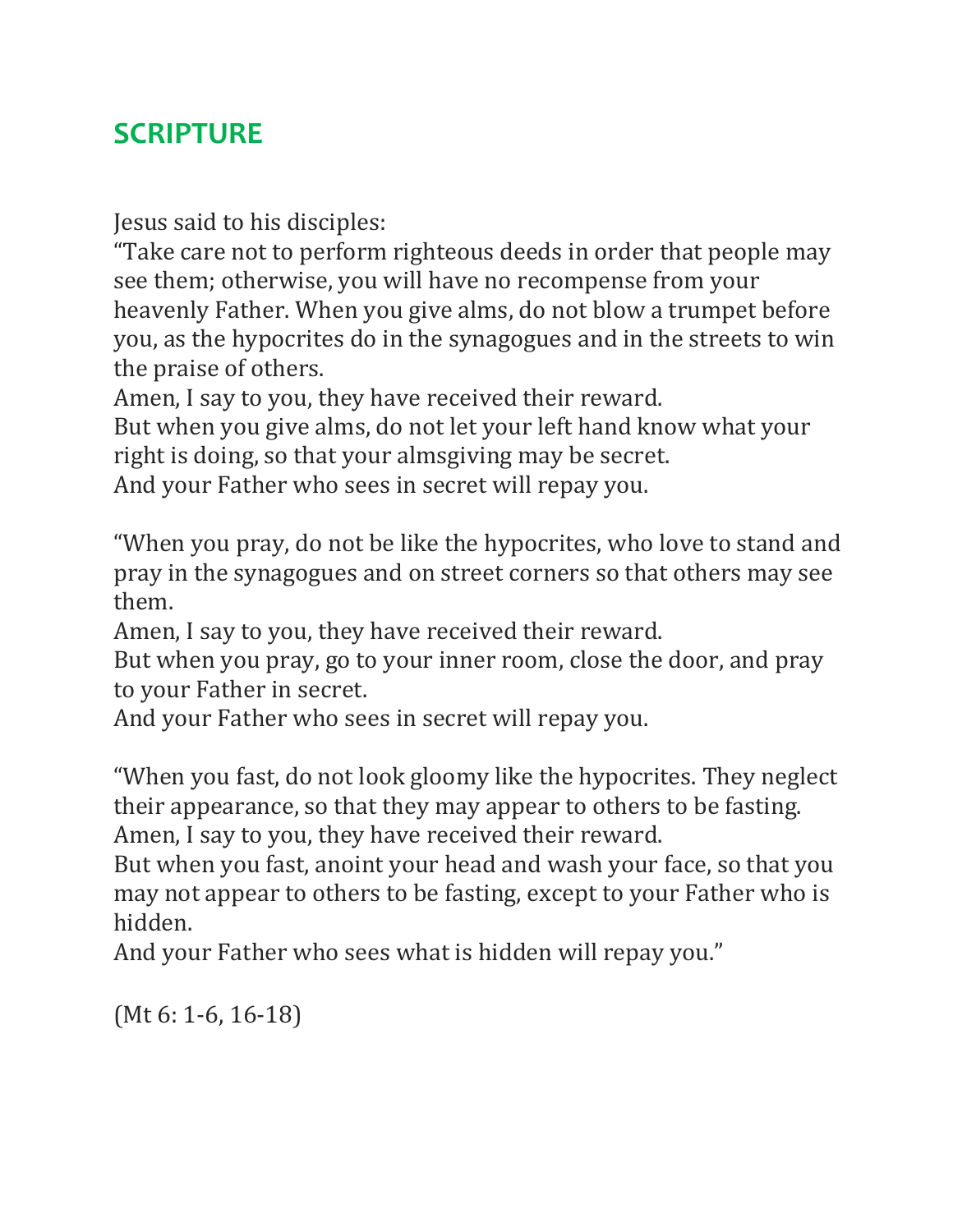### **O LORD, THE LIGHT OF MY LIFE**

O Lord the light of my life My God shine out within my darkness My God, my God, shine out within my darkness My God, my God, shine out within my darkness

#### **IN TE CONFIDO**

Jesu Christe O in te confido. *(Jesus Christ, I trust you.)*

#### **SILENCE**

#### **GOSPODI POMILUJ C**

Gospodi pomiluj.

*(Lord have mercy)*

#### **CHRISTE SALVATOR**

Christe Salvator, Filius Patris, dona nobis pacem

*(Christ Savior, Son of the Father, grant us peace)*